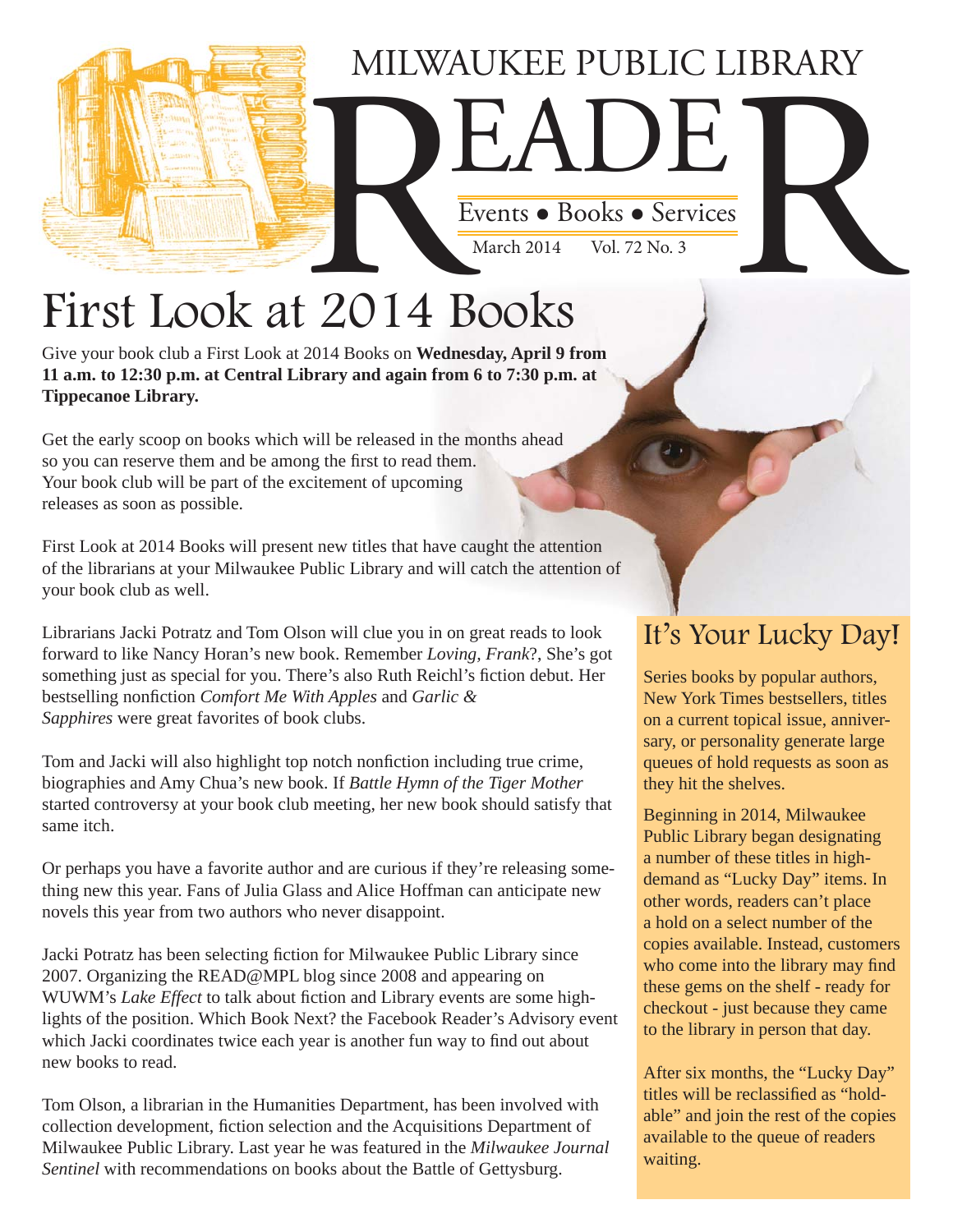FROM THE





In the vast and unique local history collection housed in Central Library's Frank. P. Zeidler Humanities Room resides the marine historical files of Herman Runge which were presented to the Milwaukee Public Library in 1958.

The Runge Collection is the foundation of what is now The Great Lakes Marine

Collection, which is open to the public. Because of the vastness of this maritime collection, a group of influential Milwaukeeans led by Edmund Fitzgerald, City Librarian Richard E. Krug, Milwaukee Port Director Harry C. Brockel, and Louis Quarles, among others, founded the Wisconsin Marine Historical Society in 1959 to assist the Library in supporting and maintaining it.

On **Saturday, April 12 at 10 a.m.**, the Wisconsin Marine Historical Society and the library will be unveiling the *Edmund Fitzgerald* ship model display in a ceremony to be held in the Frank P. Zeidler Humanities Room.

The *Edmund Fitzgerald* was named for Edmund Fitzgerald, then Board Chairman of Northwestern Mutual Life Insurance Company, the vessel's owner. When launched on June 8, 1958, she was the largest ship on North America's Great Lakes. For seventeen years she carried taconite iron ore from mines near Duluth, Minnesota, to iron works in Detroit, Toledo, and other Great Lakes ports..

The *Edmund Fitzgerald* was carrying iron ore from Superior, Wisconsin to Detroit, Michigan when it sank in Lake Superior during a gale on November 10, 1975. Her entire crew of 29 was lost. The ship was the inspiration behind Gordon Lightfoot's popular ballad *The Wreck of the Edmund Fitzgerald* which was released in 1976.

The model of the ship that will be on display at the Central Library was given to Edmund Fitzgerald by the employees of Northwestern Mutual Life on March 1, 1960, his 65th birthday. After his death in 1986, it remained in the Fitzgerald family until it was bequeathed to the Wisconsin Marine Historical Society by his son, Edmund B. Fitzgerald, at his passing in 2013.

It is only fitting that this model be on display here in the Frank P. Zeidler Humanities Room, home to both The Great Lakes Marine Collection and The Wisconsin Marine Historical Society. We look forward to sharing this unique treasure with all those who value Milwaukee's rich maritime history.

Faula

### One City, One Symphony Listening Party

One City, One Symphony is a Milwaukee Symphony Orchestra experience like none other, connecting a great community through great music. The Milwaukee Symphony Orchestra is proud to introduce a new multi-week initiative created to celebrate our

> community and bring us together through music at listening parties scheduled throughout Milwaukee.

Join Milwaukee Symphony Orchestra cellist Kathy Collison for a unique listening party experience at **Central Library on Saturday, March 8, 2 p.m.** in Mozart's Grove.

> Listen to excerpts from Beethoven's Symphony No. 9, featuring "Ode to Joy," and John Adams' "The Wound Dresser" featuring text from Walt Whitman's Civil War poetry and explore the people and ideas behind





Vision: The Milwaukee Public Library is an anchor institution that helps build healthy families and vibrant neighborhoods – the foundation of a strong Milwaukee. Mission: Inspiration starts here – we help people read, learn, and connect.

Library Director ............................................................ Paula A. Kiely Board of Trustees .......................................................... Ald. Ashanti Hamilton, president John Gurda, vice president; Supv. Theodore Lipscomb, financial secretary; Michele Bria; Denise Callaway; Ald. Milele Coggs; Sharon Cook; Ald. Nik Kovac; Chris Layden; Sam McGovern-Rowen; Joan Prince; Dir. Mark Sain MPL Foundation Board of Directors President ............ Arthur Harrington Friends of the Milwaukee Public Library President .... Marsha Huff

The Reader is published ten times per year by the Milwaukee Public Library to celebrate reading and share news about books, library services and events. The Reader is mailed to members of the Friends of the Milwaukee Public Library, distributed free at library locations and available at www.mpl.org. Call (414) 286-3572 or send an e-mail with questions or comments to mailbox@mpl.org

**MILWAUKEE**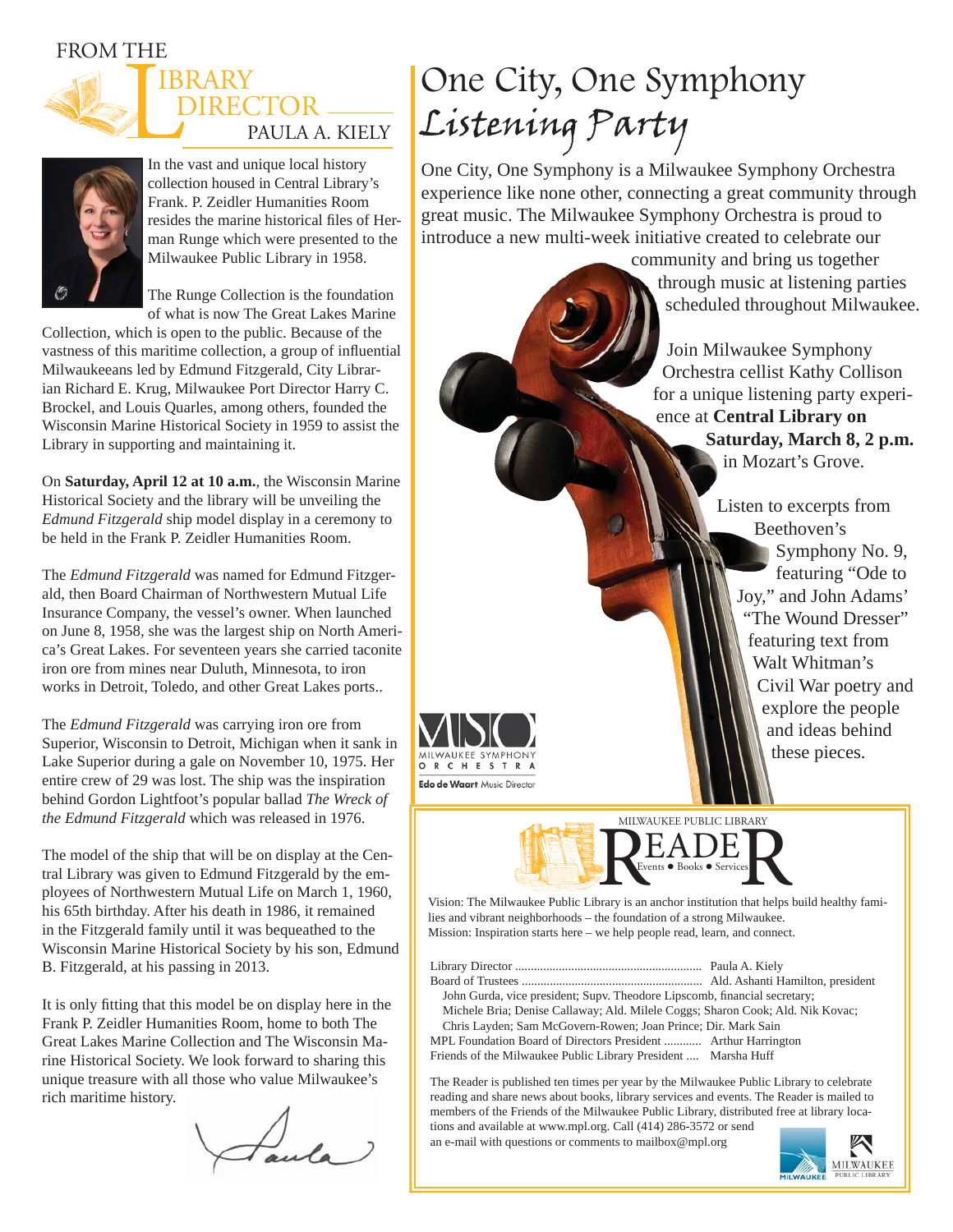



In the planning phase for the new East Library, you and the MPL community were asked to describe what you would like to be able to say about the library when it is complete. You answered that you want a DESTINATION, and that when the building was complete you could say:

#### *My library is a great place to be and the community had some 'say!' Something about the building says "I have to go there!" I'm looking forward to a new Eastside library. It's a great addition to our community.*

We look forward to seeing this vision become a reality. You have been our partner in the process from the beginning and we need your continued support to reach our goal. As the new building goes up on North Avenue, your donation will go to work helping to make your ideas take shape.

Donate today at **www.mpl.org**, and go to **www.mpl.org/EastLibrary** for the latest updates. Thank you!

#### **Make a Difference for Your Library**

The Friends of the Milwaukee Public Library advocate for libraries, literacy, and lifelong learning through annual memberships. To join the Friends or renew your membership, please visit www.mpl.org and click on "Support the Library" or call (414) 286-8720.

Tours of historic Central Library are free and open to the public Saturdays at 1:30 p.m. To schedule a special tour or to learn about becoming a tour guide, please call (414) 286-TOUR.

#### Save the Date 2014 Spring Literary **Luncheon**

Please plan to join us for the Friends of the Milwaukee Public Library Spring Literary Luncheon, featuring author **Shauna Singh Baldwin** and her latest novel *The Selector of Souls*, winner of the 2013 Council for Wisconsin Writers Anne Powers Fiction Prize. The event will be held at the Wisconsin Club on **Thursday, May 8.** 

ECTOR OUL

Additional information will follow in the April issue of The Reader.

SHAUNA  $1 N G H$ A T D W I





**Spring Used Book Sale:** Saturday, March 15, 9 a.m.-4 p.m. Central Library, 814 W. Wisconsin Ave., Meeting Room 1

All proceeds from this sale benefit the Milwaukee Public Library. Friends members may enter sales 30 minutes before the public with current membership card. Please use the Eighth Street entrance and present your card.

**There will be a 1/2 price sale in the Bookseller Used Book Store during the Spring Sale.**

Next sale: September 20, 10-cent Sale ~ Central Library, 814 W. Wisconsin Ave.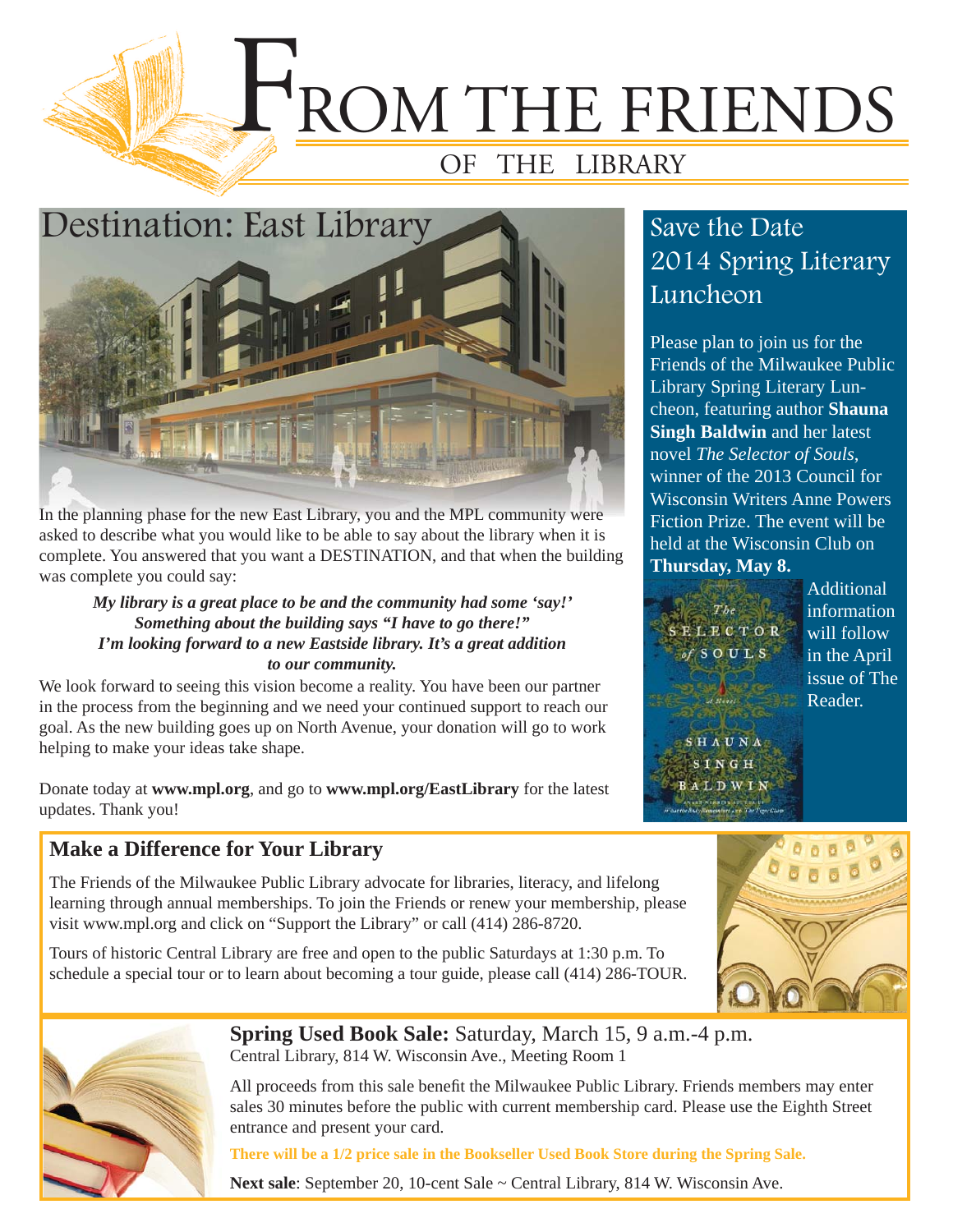

#### **The Encyclopedia of Early Earth** by Isabel Greenberg.



741.5942 G798. 2013.

Two soul mates discover they cannot come within two feet of one another. Determined to find a cure for their fate, they marry anyway. But, how do you pass the years [with a mate you cannot touch? With stories](https://encore.mcfls.org/iii/encore/record/C__Rb3712092)  and legends of course! Discover a world of irreverent mythology, all lushly illustrated with Nordic inspired art.

**Bandette in Presto!** by Paul Tobin, art by Colleen Coover.



YA Graphic Novel. 2013. Bandette, a très chic French thief, steals [unique objects of art and literature from the](https://encore.mcfls.org/iii/encore/record/C__Rb3714927)  undeserving rich like a modern-day Robin Hood. Using social media, her cute charm, and ninja abilities, Bandette is a fabulously fun role model perfect for any girl who prefers her heroes to wear sensible flats and a functional costume. Presto!

**Red Rising** by Pierce Brown. Science Fiction. 2014.



[Darrow and his fellow Reds toil in the brutal](https://encore.mcfls.org/iii/encore/record/C__Rb3724868)  mines of Mars, enslaved by the cruel Golds who promise their labor will someday make the surface habitable. Hope for a better future keeps the Reds working, but an incredible tragedy reveals Darrow's entire world to be a lie. To expose the Golds' treachery, Darrow is thrust into an epic role of espionage.

#### **A Highly Unlikely Scenario or, a Neetsa Pizza Employee's Guide to Saving the World** by Rachel



Cantor. Fiction. 2013. In a future ruled by feuding fast food corporations, where philosophies are expressed through pizza formations and Heraclitan Burger Grills are under H attack from neo-Maoist revolutionaries, one Neetsa Pizza employee has been compelled N by mysterious forces to abandon his post

[handling customer complaints and go forth to save the world.](https://encore.mcfls.org/iii/encore/record/C__Rb3720464)  An ambitious librarian with a Special Gift joins him on this strange and daunting quest.

#### **I Am Pusheen the Cat** by Claire Belton. 741.56973 B453.



The everyday life of Pusheen the Cat is

[chronicled in a series of ridiculously adorable](https://encore.mcfls.org/iii/encore/record/C__Rb3703988)  comic drawings. Pusheen is cute, chubby, extremely lazy, and has toes that look like beans. This is her first journey from the animated webcomic to the printed page.

#### **The Museum of Extraordinary Things** by Alice Hoffman.



Fiction. 2014. F Coralie thrills the masses at The Museum of C Extraordinary Things on the 1911 Coney Island E boardwalk. She appears as the Mermaid, b alongside the Wolfman, the Butterfly Girl and a 100-year-old turtle. One night she hap-a pens upon Eddie Cohen, a dashing Russian p immigrant taking pictures in the moonlight. His quest entangles him with Coralie and the H

[story unfolds with Hoffman's magic and horror in a rapidly](https://encore.mcfls.org/iii/encore/record/C__Rb3729206)  changing city full of lies, bootleggers, thugs and idealists.

#### **On Such a Full Sea** by Chang-Rae Lee. Fiction. 2014.



In a future America where society is strictly I organized by class, long-abandoned urban [areas have become labor colonies. When the](https://encore.mcfls.org/iii/encore/record/C__Rb3714726)  a man she loves vanishes, Fan, a female fishtank diver, leaves her home. Her journey to find him takes her into dangerous territories rampant with crime, to a faraway village in a quest that will become legend to those she a left behind. l



#### **The News: A User's Manual** by Alain De Botton. In process. 2014.

Bring a measure of sanity to your daily (and [sometimes even hourly\) interactions with the](https://encore.mcfls.org/iii/encore/record/C__Rb3730538)  news machine. The gadgets of today mean news is constant and everywhere. From an air crash to a murder, a celebrity interview to a political scandal, this book analyzes the

impact events have on our minds.

*Contributed by Library Reference Assistant Beth Gabriel and Neighborhood Library Services Assistant Margaret DeVito, East Library, and librarian Jacki Potratz, Central Fiction Selector.*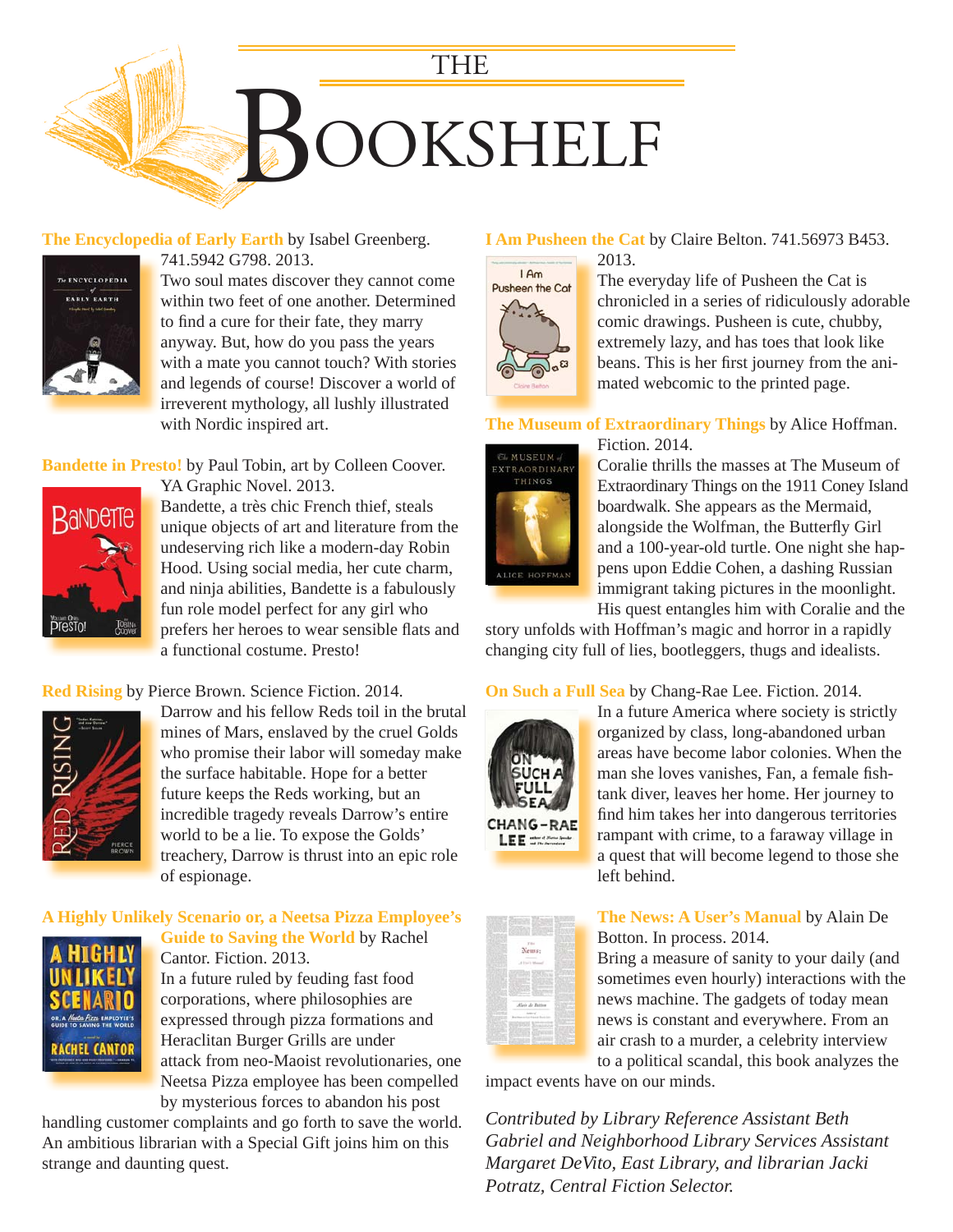# HILDREN'S ROOM

## And the Winner Is…

The American Library Association announced the winners of the most prestigious book awards for youth literature in the U.S. published in 2013. Check out these award-winning titles at your Milwaukee Public Library.

**The John Newbery Medal**, recognizes the author of the



most notable contribution to children's literature. Winning for a second time was Kate DiCamillo, this year for **Flora & Ulysses: The Illuminated Adventures** (illustrated by K.G. Campbell). When Flora rescued the squirrel, Ulysses, what came next was unexpected. A comic-loving girl and a flying [squirrel come together in this unusual tale of](https://encore.mcfls.org/iii/encore/record/C__Rb3688842)  friendship and superheroes. (Ages 8-13)

Winner of the **Randolph Caldecott Medal** for the most

distinguished American picture book for children was **Locomotive** by Brian Floca. Take a ride on the rails with this rhythmic story that includes amazingly detailed [illustrations of an old-world locomotive trip](https://encore.mcfls.org/iii/encore/record/C__Rb3686800)  across the country. (Ages 5-10)



The **Theodor Seuss Geisel Award** for the author and illustra-



[tor of an outstanding book for beginning](https://encore.mcfls.org/iii/encore/record/C__Rb3662026)  readers was awarded to Greg Pizzoli for **The Watermelon Seed**. Watermelons are delicious, but what will happen when an alligator swallows a seed!? Will a watermelon grow? (Ages 3-7)

#### The **[Robert F. Sibert Informational Book Award](https://encore.mcfls.org/iii/encore/record/C__Rb3705170)**, honoring

the most distinguished informational book, was presented to Susan L. Roth and Cindy Trumbore for **Parrots Over Puerto Rico**. Learn the fascinating story of the Puerto Rican parrot and the current efforts to save this endangered bird. (Ages 8-12)



The **Coretta Scott King Book Awards** are presented to African American authors and illustrators for exceptional contributions to children's literature.

[The winner of the Coretta Scott King Author Award was Rita](https://encore.mcfls.org/iii/encore/record/C__Rb3659718) 



Williams-Garcia for **P.S. Be Eleven**. In this follow-up to *One Crazy Summer*, which also won her this award, the three Gaither sisters return home to New York after a tumultuous summer with their mother. Their new sense of independence and family bonds are tested amidst the back drop of the 1960s. (Ages 9-14)

Winning the Coretta Scott King Illustrator Award for the

second year in a row, and a fifth time overall, was Bryan Collier for **Knock Knock: My Dad's Dream for Me**, written by Daniel Beaty. A young boy grieves his father's absence; however his father's encouraging letter brings him hope for a bright future. Collier's watercolor and coll[age illustrations magnify this moving story.](https://encore.mcfls.org/iii/encore/record/C__Rb3706196)  (Ages 5-8)



The **Pura Belpré Awards** recognizes a Latino/Latina writer and illustrator for the best depiction, affirmation, and celebration of Latino cultural experiences in a notable work of literature for youth.

[The winner of the Pura Belpré Illustrator Award was Yuyi](https://encore.mcfls.org/iii/encore/record/C__Rb3671631) 



Morales for **Niño Wrestles the World**. In true Lucha Libre style, young luchador Niño conquers his opponents with his signature wrestling moves like the "tickle tackle", but what will happen when he faces off against the dreaded Las Hermanitas?! (Ages 4-7)

#### The Pura Belpré Author Award went to Meg Medina for **Yaqui Delgado Wants to Kick Your**

**Ass**. The title has shock value, but teens will relate to this story of bullying. Piddy Sanchez is told Yaqui wants to kick her ass. [Not knowing why or even who she is, Piddy](https://encore.mcfls.org/iii/encore/record/C__Rb3656734)  must try to survive at her new school. (Ages 14 & up)